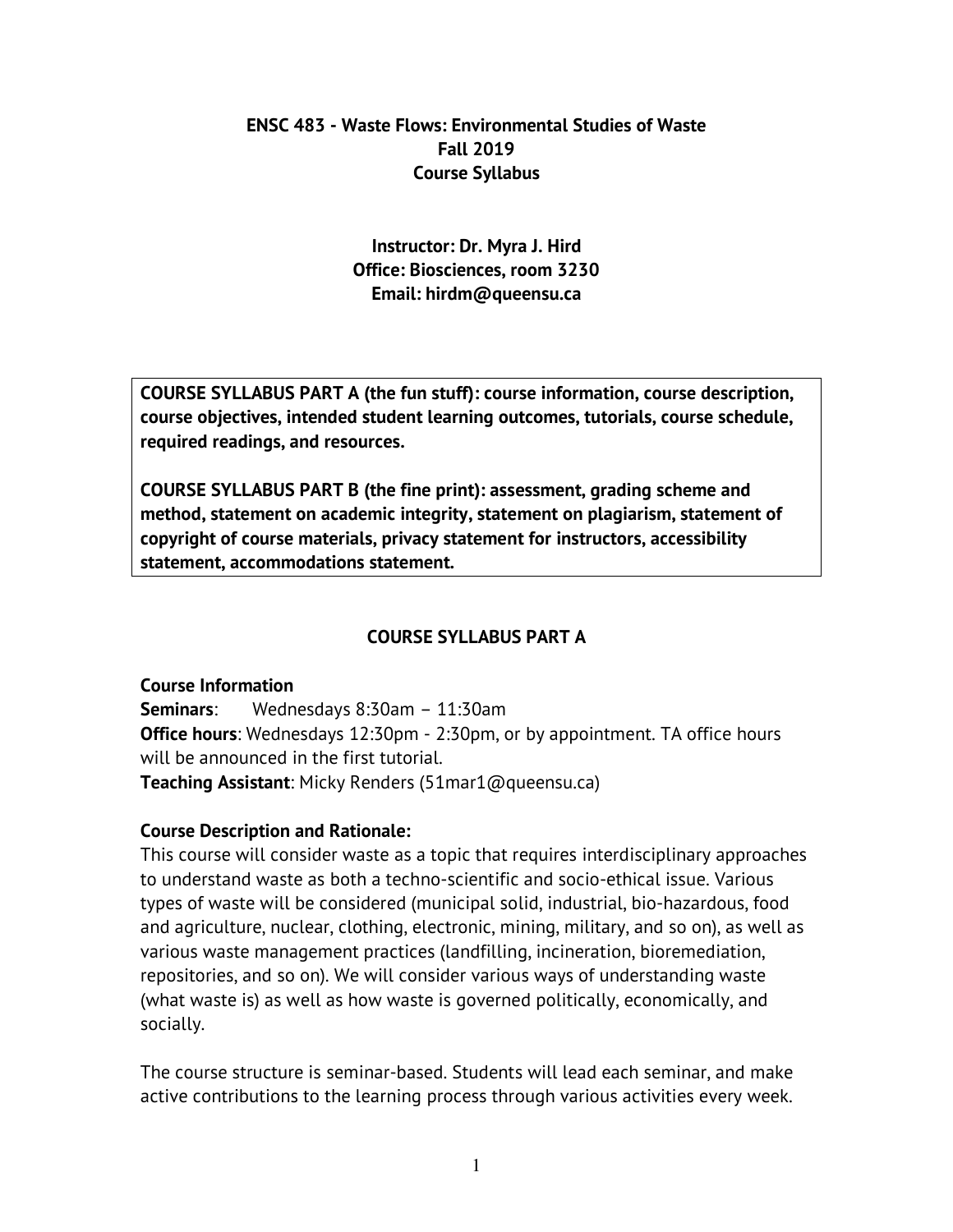Grades are earned on the basis of the quality of advance preparation, quality of inclass contribution, and quality of written assignments. Dr. Hird and invited guests will occasionally lead seminars in order to provide background and content (see course schedule section).

# **Course Objectives:**

1. Provide an overview of the major themes, theories, and methodologies used to study the broad topic of waste;

2. Situate these themes, theories, and methodologies within contemporary environmental debates of interest;

3. Highlight Canadian research that advances thought-provoking and timely contributions to environmental studies;

# **Intended Student Learning Outcomes:**

By the course's completion, students will be expected to demonstrate:

1) An understanding of how waste may be used to inform our understandings of

the complex interactions between societies and their environments;

2) Critical assessments of the role and importance of the relations between material and social processes;

3) Critical assessments of the ways in which differing theoretical and methodological approaches might be deployed to understand waste as an environmental, social, political, economic, and cultural issue;

4) Enhanced critical thinking and effective communication skills;

5) Enhanced research and writing abilities.

| 11 September | Seminar 1 | Introduction:             |
|--------------|-----------|---------------------------|
|              |           | <b>Course Description</b> |
|              |           | Seminar Organization      |
|              |           | What is Waste?            |
|              |           | Film: The Story of Stuff  |
| 18 September | Seminar 2 | Canada's Waste Flow in    |
|              |           | Southern Communities      |
|              |           | Film: Crapshoot           |
| 25 September | Seminar 3 | Canada's Waste Flow in    |
|              |           | <b>Arctic Communities</b> |
| 2 October    | Seminar 4 | Queen's Sustainability    |
|              |           | Week: Participation in    |

# **Course Schedule (***subject to revision***)**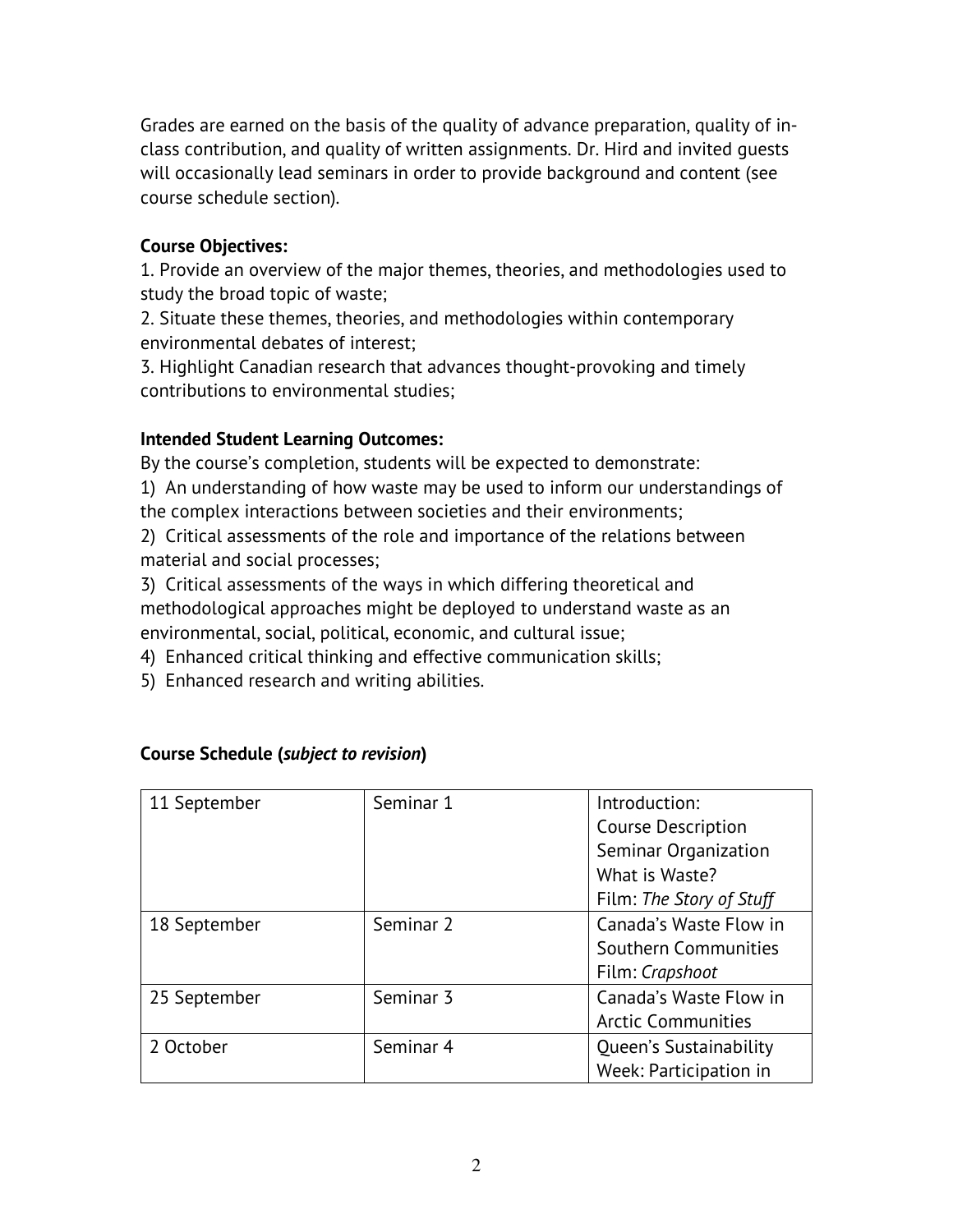|             |            | Queen's Waste Audit +         |
|-------------|------------|-------------------------------|
|             |            | Talk on Recycling             |
|             |            | (Possibility of tours of      |
|             |            | <b>KARC</b> and/or Norterra)  |
| 9 October   | Seminar 5  | <b>Student-led Seminars</b>   |
| 16 October  | Seminar 6  | <b>Student-led Seminars</b>   |
| 23 October  | Seminar 7  | <b>Student-led Seminars</b>   |
| 6 November  | Seminar 8  | <b>Student-led Seminars</b>   |
| 13 November | Seminar 9  | <b>Student-led Seminars</b>   |
| 20 November | Seminar 10 | <b>Student-led Seminars</b>   |
| 27 November | Seminar 11 | <b>Review and Reflections</b> |

#### **List of Seminar Topics:**

This list is *not* exclusive. If you do not see a topic here that you would like to present/write about, suggest an alternative.

### *A. Types of Waste:*

Municipal solid waste Industrial waste Biohazardous waste Water waste Sewage waste Medical waste Food waste Mining waste Agricultural waste Electronic (e) waste Military waste **Dirt** Excrement/Sewage

### *B. Theories and Methods for studying Waste:*

Disgust and separation (social avoidance) from waste Political economies of waste Global capitalism and waste Economies of waste Phenomenology and waste Identity and waste Waste as a nonhuman entity Waste mobilities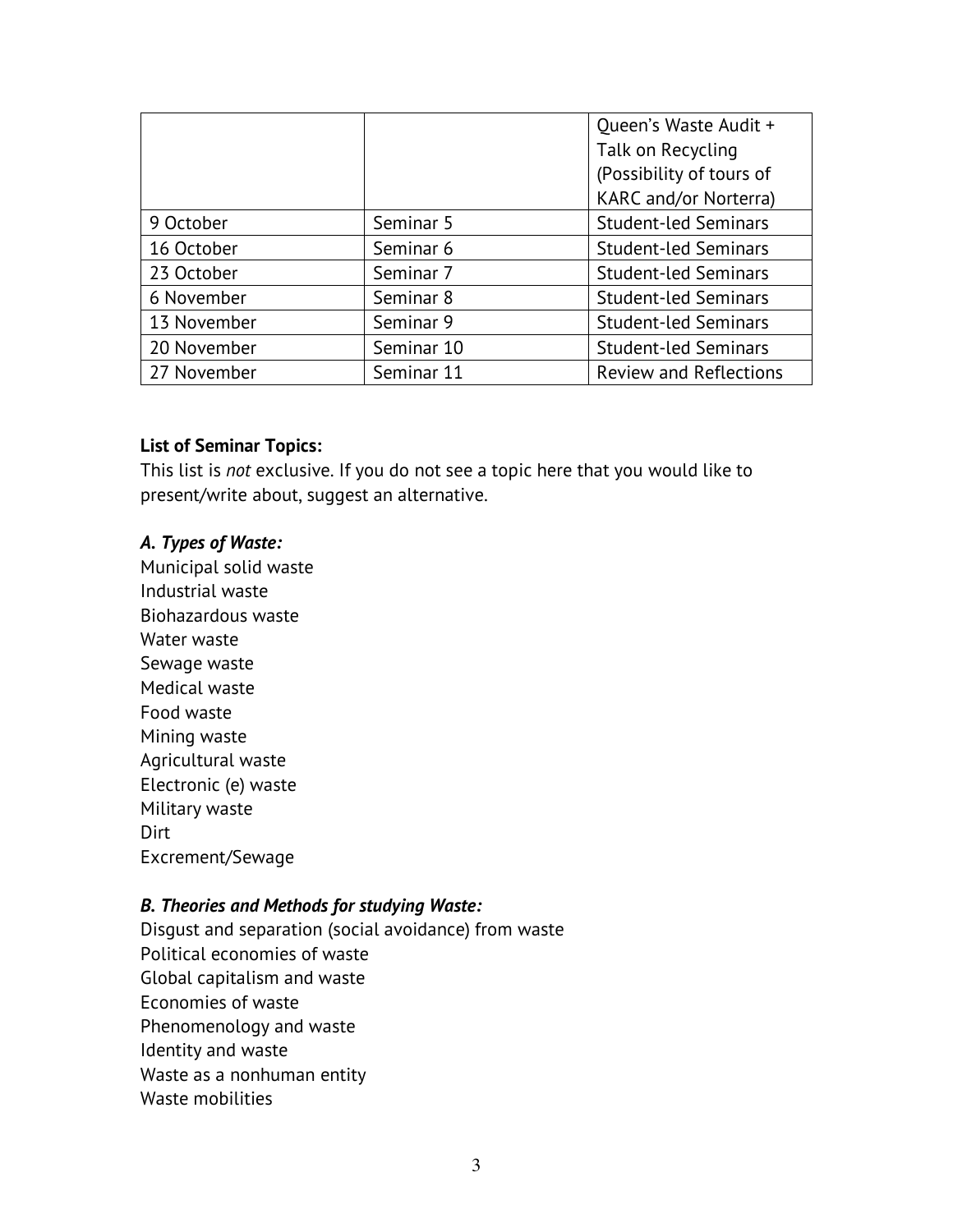Geographies of waste Governance/governmentality and waste Actor Network Theory and waste Participant observation and waste Non-participant observation and waste Waste and art (installation) etc. Case studies and waste First-hand accounts of living with waste (ethnographies) Waste audits Environmental Assessment exercises

#### *C. Waste Management:*

Landfilling Incineration Bio-technologies (bioreactors and so on) Freezing Recycling/composting Reduction and reuse Freegans Producer responsibility Government oversight Gleaning

#### *D. Social conditions and Waste:*

History and waste Slums and waste Global transportation of waste Value and waste Waste and cultural issues Waste and work (making a living from waste) Dumpster diving Social/class stratification and waste Child labor and waste Gender and waste Environmental justice and waste Waste in literature/fiction Consumption/overconsumption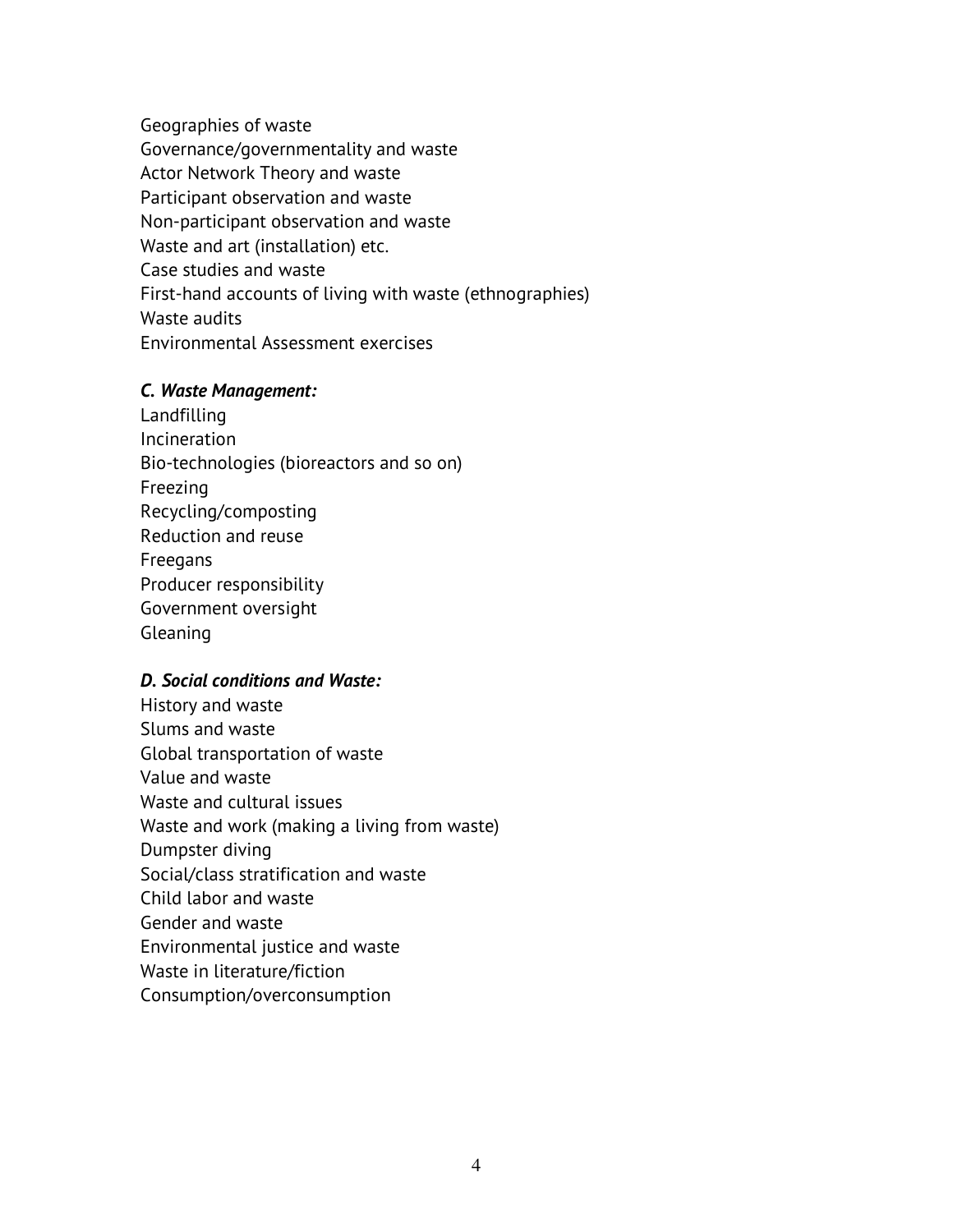# **ENSC 483 – Waste Flows: Environmental Studies of Waste**

## **COURSE SYLLABUS PART B**

### **Assessment**

The course assessment consists of 3 parts:

### 1. **Seminar Presentations**: (30% of final grade)

This course structure is seminar-based. At the beginning of the course, students will choose a topic to investigate, and present to the class (students are welcome to suggest a different topic, to be agreed upon with the course Instructor).

For each student-led seminar, the presenting student will provide:

- A. One to two readings for the class (to have read before the seminar presentation) in addition to the readings listed below (see course schedule). Students may also use short film clips, music, newspaper articles, blogs, or other forms of information dissemination.
- B. A presentation: The presentation should take about 30-40 minutes, and may include a power point presentation, short film clips and so on. Also prepare some points for discussion/questions for the class, and be prepared to lead a class discussion following your presentation.
- C. A written essay: the essay will contain a summary and discussion of the chosen topic (not in point form) and be 2 pages (double spaced, excluding references). *The emphasis must be on analysis rather than description*. The essay is due by midnight of the same date that you present, and must be submitted electronically via OnQ .

2) **Contribution to Seminars** (20% of final grade – continuous assessment) This assessment element focuses on active and *relevant* participation in seminar discussions, demonstrating respect for other people and perspectives. It also includes active demonstration of having completed the readings before each seminar. Attendance will be taken at each seminar.

# 3) **Critical Thought Essay** (50% of final grade)

*One-page outline (single-spaced) – 10% of final grade* (Due 9 October 2019) *Critical thought essay* – 40% (Due 27 November 2019)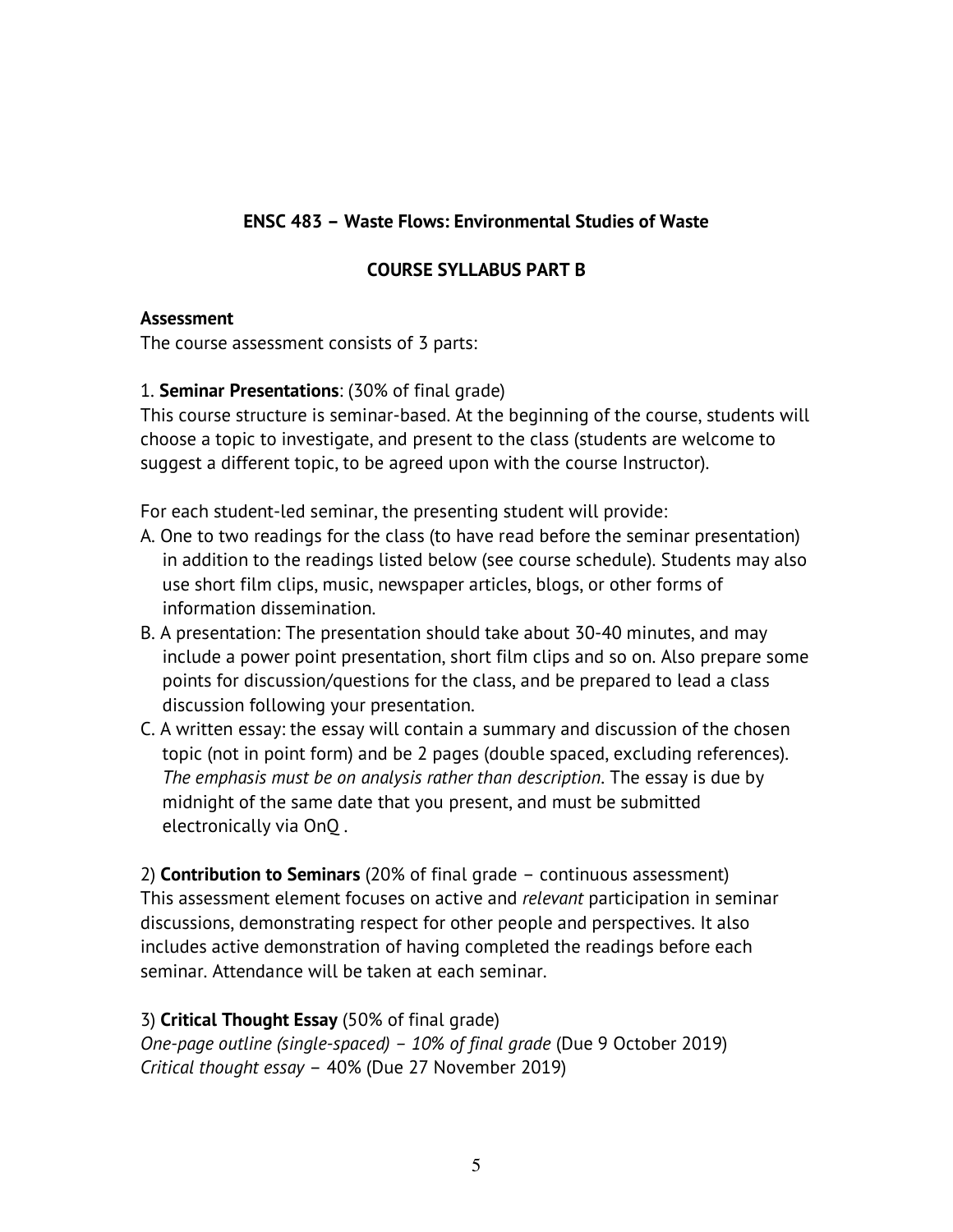For this assessment element, each student will choose one topic related to waste, which is *not* a topic chosen for the seminar presentation. The topic may be a type of waste (for instance, bio-hazardous waste), or it may be a particular theory or methodology for studying waste, a social movement for contesting waste management, and so on. Students must check with Dr. Hird about the suitability of the chosen topic.

The two elements are designed to be iterative. By the outline (one page, excluding references) due date, you will select a particular waste topic. The outline should be an exploratory effort to identify and arrange the key actors (animate and inanimate), structures, and practices that 'make up' the particular topic. The outline should sketch your initial ideas (in prose) and analyze how this topic is embedded in society (remember to specify which society). The essay (5 pages, excluding references) is due at the end of the course, by which time you will be much more familiar with the topic of waste (through readings, seminar presentations, and discussion). Therefore, the essay should constitute a much more refined and organized examination of the chosen topic. It should reach greater precision in using the analytical resources growing in readings, lectures, and discussions.

Student research is important: Dr. Hird will be looking evidence of *extensive* reading and engagement with contemporary debates drawing on relevant academic literature (i.e. not Wikipedia). Each essay is due *before* the beginning of class on the due date, and must be submitted electronically via OnQ.

**Grading Method**: "Numbers in, letters out"

### **Queen's Official Grade Conversion Scale**

| Grade | Numerical Course Average (Range) |
|-------|----------------------------------|
| $A+$  | 90-100                           |
| A     | 85-89                            |
| $A -$ | 80-84                            |
| $B+$  | 77-79                            |
| B     | 73-76                            |
| $B -$ | 70-72                            |
| $C+$  | $67 - 69$                        |
| C     | 63-66                            |
| $C -$ | $60 - 62$                        |
| D+    | $57 - 59$                        |
| D     | 53-56                            |
| D-    | $50 - 52$                        |
| F     | 49 and below                     |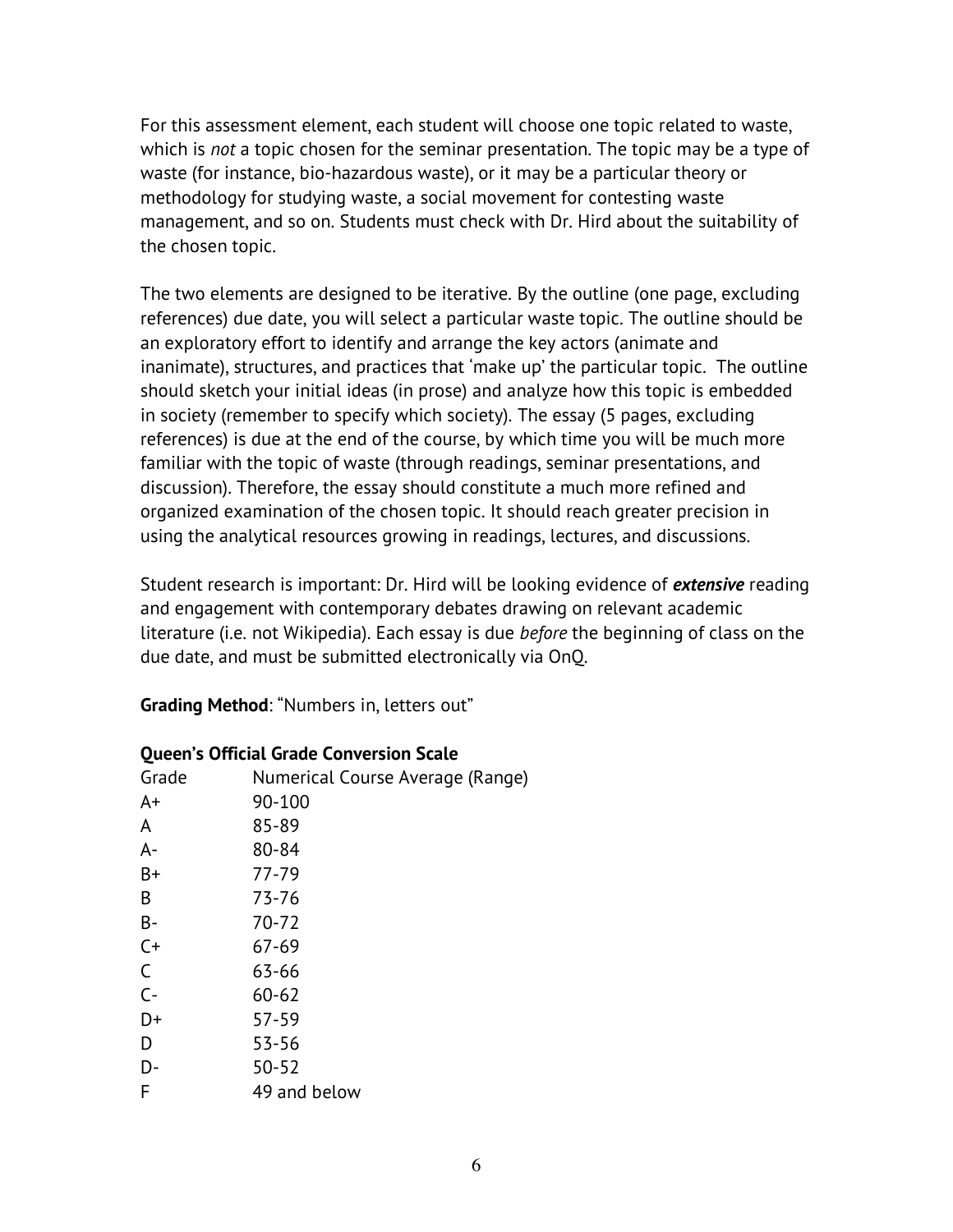# **Academic Integrity**

Academic Integrity is constituted by the six core fundamental values of honesty, trust, fairness, respect, responsibility and courage (see www.academicintegrity.org). These values are central to the building, nurturing and sustaining of an academic community in which all members of the community will thrive. Adherence to the values expressed through academic integrity forms a foundation for the "freedom of inquiry and exchange of ideas" essential to the intellectual life of the University (see the Senate Report on Principles and Priorities http://www.queensu.ca/secretariat/policies/senate/report-principles-and-priorities).

Students are responsible for familiarizing themselves with the regulations concerning academic integrity and for ensuring that their assignments conform to the principles of academic integrity. Information on academic integrity is available in the Arts and Science Calendar (see Academic Regulation 1 http://www.queensu.ca/artsci/academic-calendars/regulations/academicregulations/regulation-1), on the Arts and Science website (see http://www.queensu.ca/artsci/academics/undergraduate/academic-integrity), and from the instructor of this course. Departures from academic integrity include plagiarism, use of unauthorized materials, facilitation, forgery and falsification, and are antithetical to the development of an academic community at Queen's. Given the seriousness of these matters, actions which contravene the regulation on academic integrity carry sanctions that can range from a warning or the loss of grades on an assignment to the failure of a course to a requirement to withdraw from the university.

# **Statement on Plagiarism**

Students are reminded that plagiarism is a serious academic offence and carries severe penalties. Definitions, procedures and penalties regarding Queen's policies on plagiarism are outlined in your Academic Calendar in the section on academic regulations. The minimum penalty for plagiarizing any assessment in this course is 0%/F on the assignment(s). In the case that more than one finding of a departure from academic integrity occurs, the subsequent assignment(s) will incur a penalty of 0%/F, and the finding will be marked as a 'level two'.

# **Assignment Rules**

• If you know you are going to be away for any reason except an illness accompanied by officially accredited documentation, observe a spiritual holiday etc. on any of the due dates, plan ahead by completing and submitting your assignment early.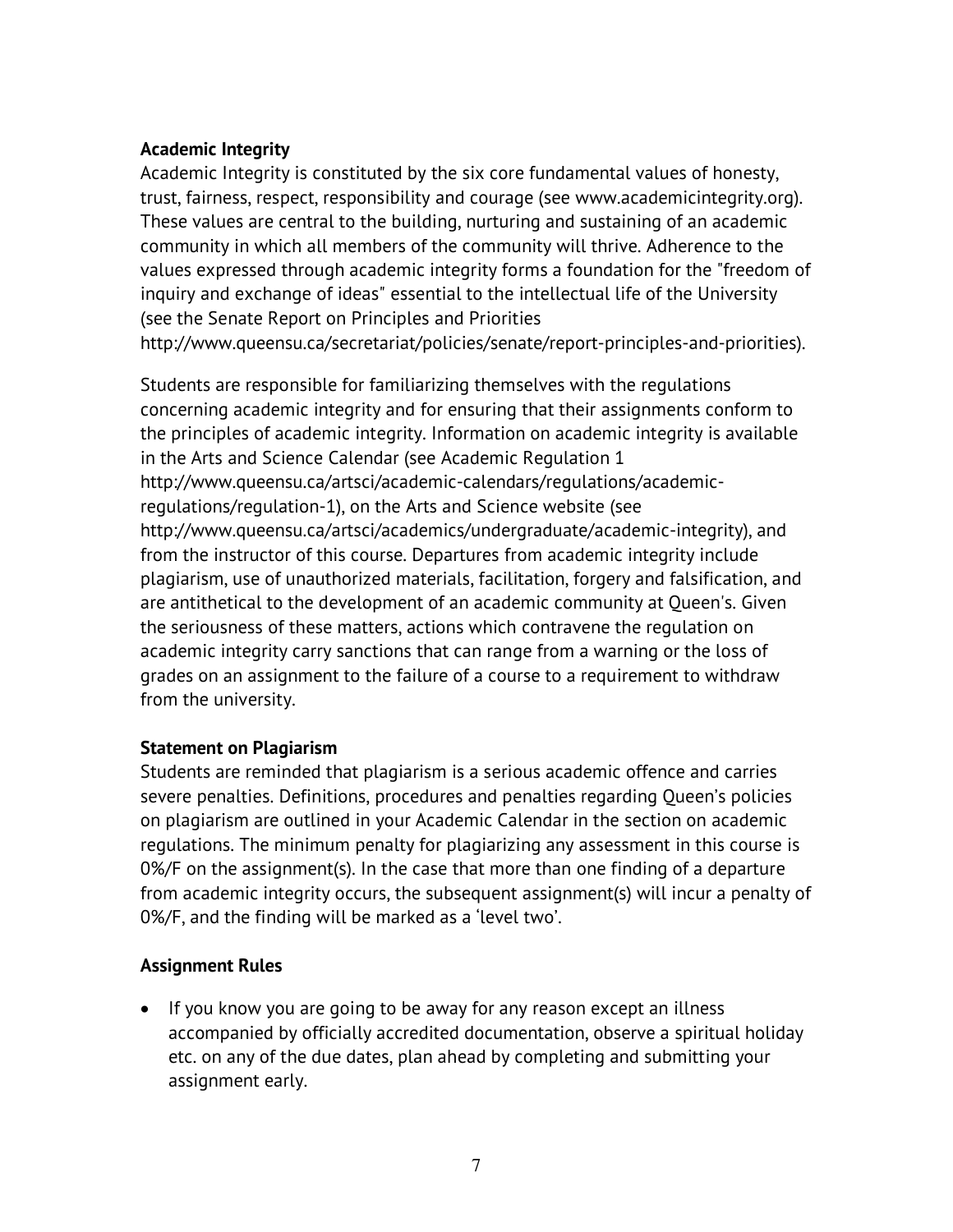- If you miss any seminars, it is your responsibility to try to make up these absences by getting notes from other students. Dr. Hird does not supply seminar notes. If you know in advance that you are going to miss several seminars, you are advised to select a different optional course.
- Failure to submit assignments on the due date will result in a deduction of **10 percentage marks per day including weekends up to a maximum of five days**, **after which assignments will receive a mark of zero (0)**, unless supported by medical evidence in the form of official accredited documentation. Please be advised this deduction amounts to TWO letter grades per day.
- Students are responsible for retaining copies of their assignment drafts and final versions. There are multiple ways of saving copies of work (memory stick, emailing a copy to yourself, google docs, iCloud and so on). Losing an assignment does not warrant an extension.
- Work that is racist, sexist, ageist, heterosexist, or plagiarized will earn a grade of zero (0)/F.
- Assignments should be double-spaced, using 12-point Times New Roman font, 8.5x11 paper, 2.54cm margins, and with consistent referencing.
- Submit all electronic submissions in Word to OnQ.
- All assignment submissions should be made using student number only. Do not put your name or your email on any submitted assessment. Failure to comply with this requirement will result in a one letter grade reduction (i.e. B- from a B).
- Neither Dr. Hird nor the TA will not read rough drafts of any written work. No 'second-try' assignments are allowed.
- Extensions will be granted only in exceptional cases. Requests for extensions must be made prior to the due date and must be submitted in writing along with any relevant documentation.
- Grades are not negotiable.
- If you would like your written work re-assessed, be advised that Dr. Hird reserves the right to LOWER any grade upon re-assessment. Should you decide you would like your assignment re-graded, you will need to submit, in writing, a detailed point-by-point explanation of the specific points in the assignment you feel deserve a better grade. Dr. Hird will then carefully review the detailed letter, the assignment, and the comments already on the assignment in determining whether the grade will be increased, stay the same, or decreased.

# **Email**

Please check your queensu.ca account regularly or forward your mail from your university account to the email address that you do check, as the course email list is compiled from your university addresses only.